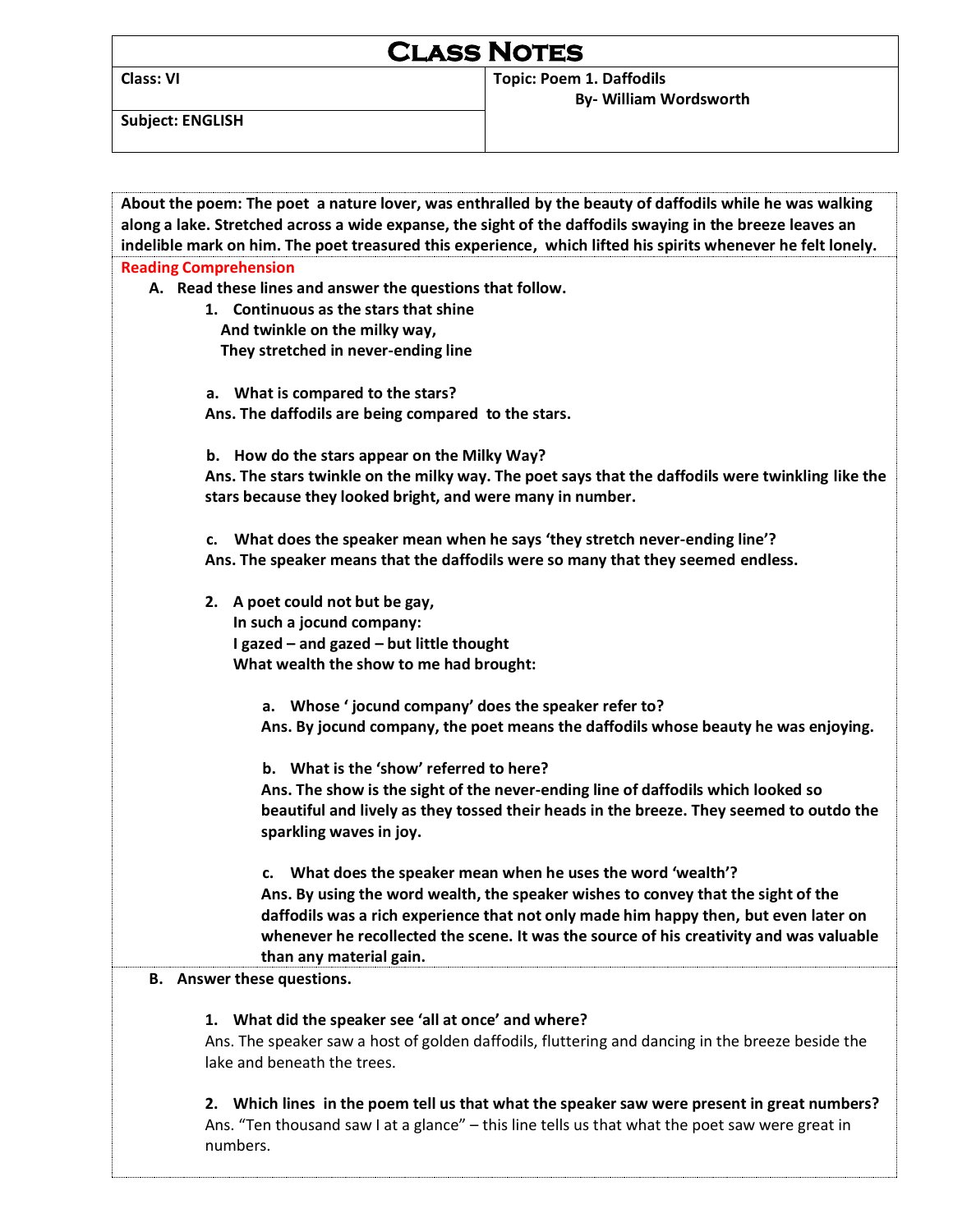#### **3. Mention three things that the flowers did.**

 Ans. The flowers fluttered and danced in the breeze, they stretched in a never-ending line and they tossed their head in a sprightly dance.

#### **4. What did the waves do?**

Ans. The waves sparkled and danced.

#### **5. What happens when the speaker is in a 'vacant' or 'pensive' mood?**

 Ans. Whenever the speaker is in a 'vacant' or 'pensive' mood, he thinks of the beauty of the daffodils. His heart then fills with supreme happiness and dances with the daffodils.

# **C. Think and answer.**

'The beauty of nature continues to bring joy to the speaker long after he visited the place.' Explain the statement with examples from the poem.

Ans. Wordsworth was greatly moved by the beauty of the daffodils. Later, whenever he was in a melancholic or pensive mood, he revived the memory of the flowers dancing to the tune of the breeze. The very memory of the sight delighted him and his heart experienced such supreme joy that he felt he had joined the daffodils in their sprightly dance. This is why it is said that the beauty of nature continued to bring joy to him long after he visited that place.

## **D. Figures of speech used in the poem.**

#### **1. Simile**

I wandered lonely as a cloud. Continuous as the stars that shine.

#### **2. Alliteration**

Beside the lake, beneath the trees, And dances with the daffodils. I gazed and gazed.

What wealth the show to me had brought.

#### **3. Hyperbole**

When all at once I saw a crowd, Ten thousand saw I at a glance. They stretched in never-ending line.

#### **4. Personification**

Fluttering and dancing in the breeze. Tossing their heads in sprightly dance. Out-did the sparkling waves in glee. The waves beside them danced; When all at once I saw a crowd.

# **5. Metaphor**

They flash upon that inward eye. Here inward eye represents the sweet memories.

# **6. Imagery**

"lonely as a cloud", " a crowd", "never-ending line", "milky way" and "jocund company."

#### 7. **Repetition**

I gazed and gazed.